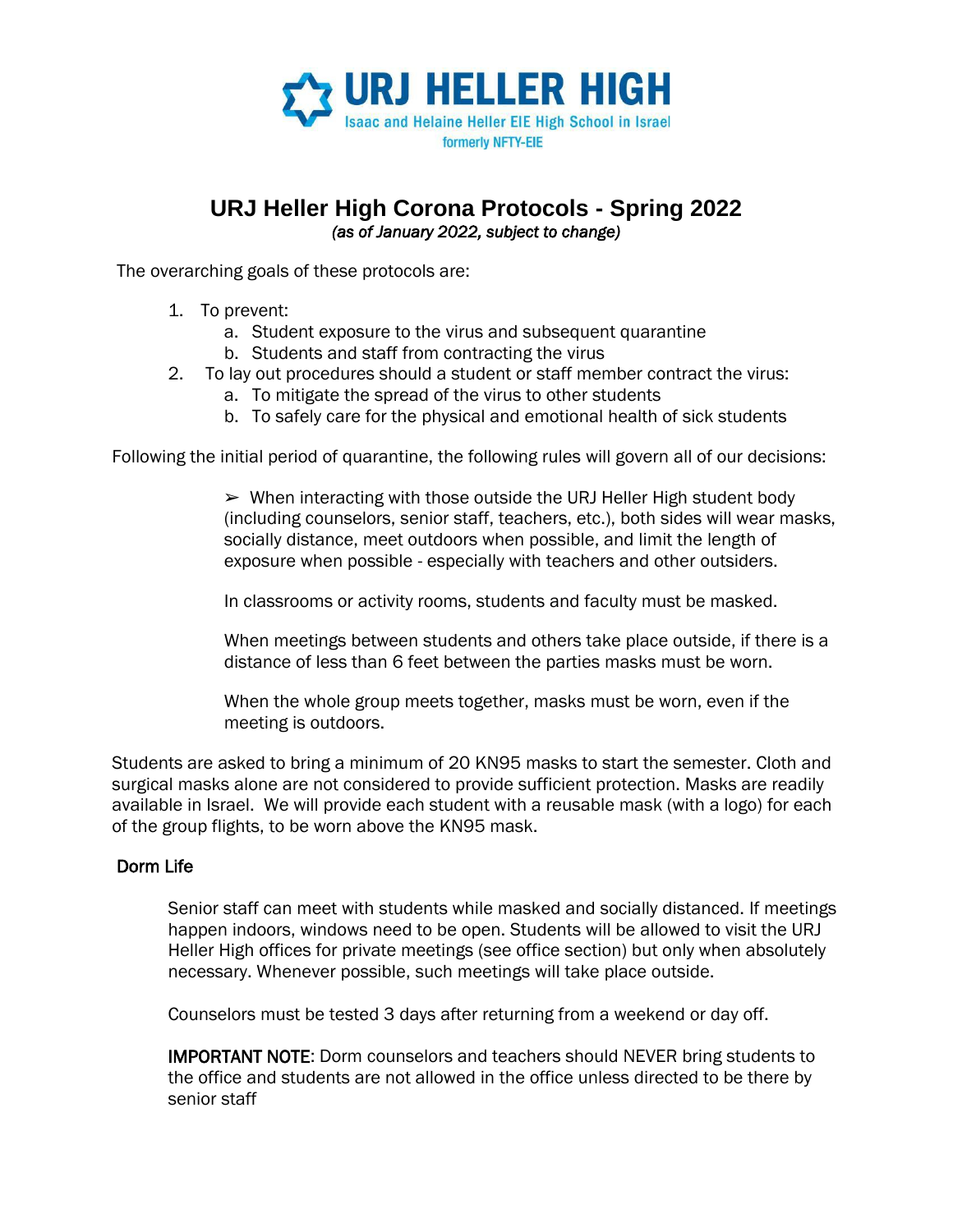#### **CONSEQUENCES**

- 1. During quarantine, students who leave their assigned quarantine areas at any time will be dismissed from the program.
- 2. During the non-quarantine period, repercussions for not following COVID-19 protocols will be severe and may include or lead to dismissal from the program.

Nobody is allowed in the students' rooms except students and dorm counselors. Any other staff or administrators who need to enter a student room, for any reason, must coordinate this in advance with either Rabbi Sykes, David Solomon, or Judy Goldstein, the Director of Student Services.

Interactions with senior staff and anyone outside of the group will be distanced and with masks

## Cleanliness / Hygiene in the dorms and classrooms

#### RULE 1 - Cleaning

The students will clean the surfaces in their rooms every night before going to bed, and the *Duty Room\** (duty room defined in Procedure section below) will clean key public places, e.g. the Zula (student lounge).

#### PROCEDURE:

In each room, the following surfaces must be cleaned daily with anti-bacterial wipes by the students living in the room:

All interior and exterior doorknobs and handles (rooms, bathroom, and entrance), bathroom surfaces, faucet in sink, hot/cold water knobs in the showers, light switches, toilet, and desktops.

#### *Cheder Toran* (Duty Room\*): Assigned to one student room on a weekly rolling basis.

 $\triangleright$  They will be responsible for cleaning the doorknobs of the entrance and exit to the classrooms and Zula.

Dorm Counselors are responsible for cleaning their own rooms.

The school will provide cleaning supplies, hand sanitizer, antibacterial wipes and gloves.

Twice a week there will be a *misdar chedarim* (weekly clean) when students straighten up, organize their rooms, sweep, etc.

 $\triangleright$  Following the quarantine period, cleaners will come regularly to the rooms to clean surfaces and bathrooms. Classrooms will be wiped down every day and cleaned regularly.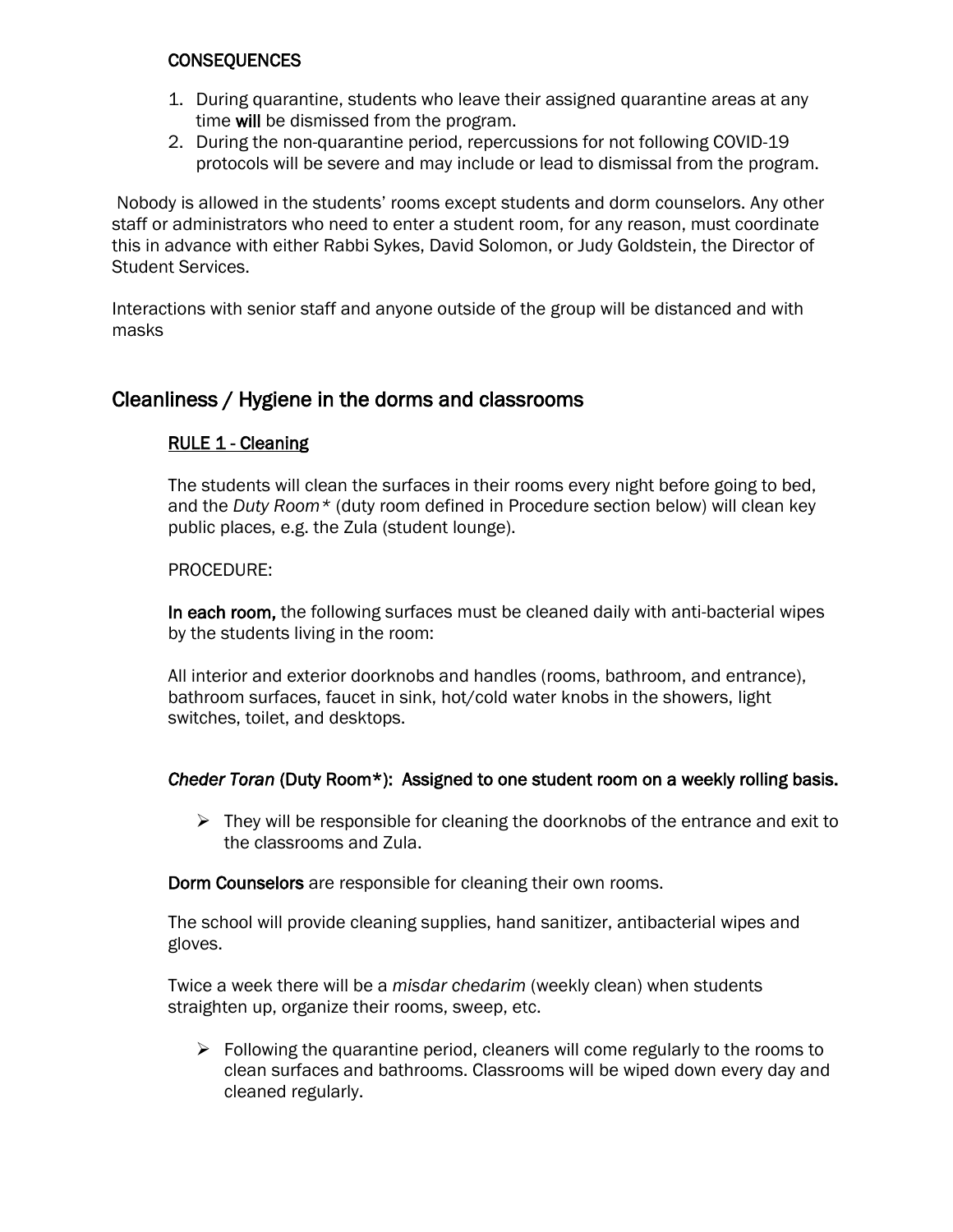#### RULE 2 - Personal hygiene.

Each student will abide by the following rules:

- $\triangleright$  There will be absolutely no sharing of eating utensils or water bottles.
- ➢ Students will wash hands before and after eating or using the restroom.
- $\triangleright$  There will be no sharing of towels, hairbrushes, etc.
- $\triangleright$  When interacting with anyone (senior staff, teacher, etc.) from outside the pod, a mask will be work and social distancing practiced.
- $\triangleright$  When in class, a mask must be worn.

## I. Daily Health Reporting

### RULE 1

Every student will check their temperature and complete a health declaration every night and morning.

### PROCEDURES

Every night and morning, the dorm counselors will walk from room to room with a non-touch thermometer, asking how everyone is doing (general checkin), ask if anyone has COVID symptoms, and check their temperatures. The counselors will then update Judy every night that the room checks out or if any students report symptoms or have a temperature of 38 degrees Celsius (100 F) or higher.

Coronavirus symptoms will be posted on the walls in the school: Fever, dry cough, breathing difficulties, exhaustion, muscle aches, headaches, sore throat, loss of taste and smell.

## II. School and Study Areas – Classrooms

 $\triangleright$  RULE 1: Safety precautions must be taken in order to prevent the spread of the virus and the consequent need for an additional group quarantine.

#### PROCEDURES:

Windows will remain open in the classrooms, as much as the weather permits. Students and teachers will be asked to wash hands when going in and out of class. Bottles of hand sanitizer will be in every classroom

 $\triangleright$  RULE 2: Teachers must clean their desk at the end of class. Wipes will be provided.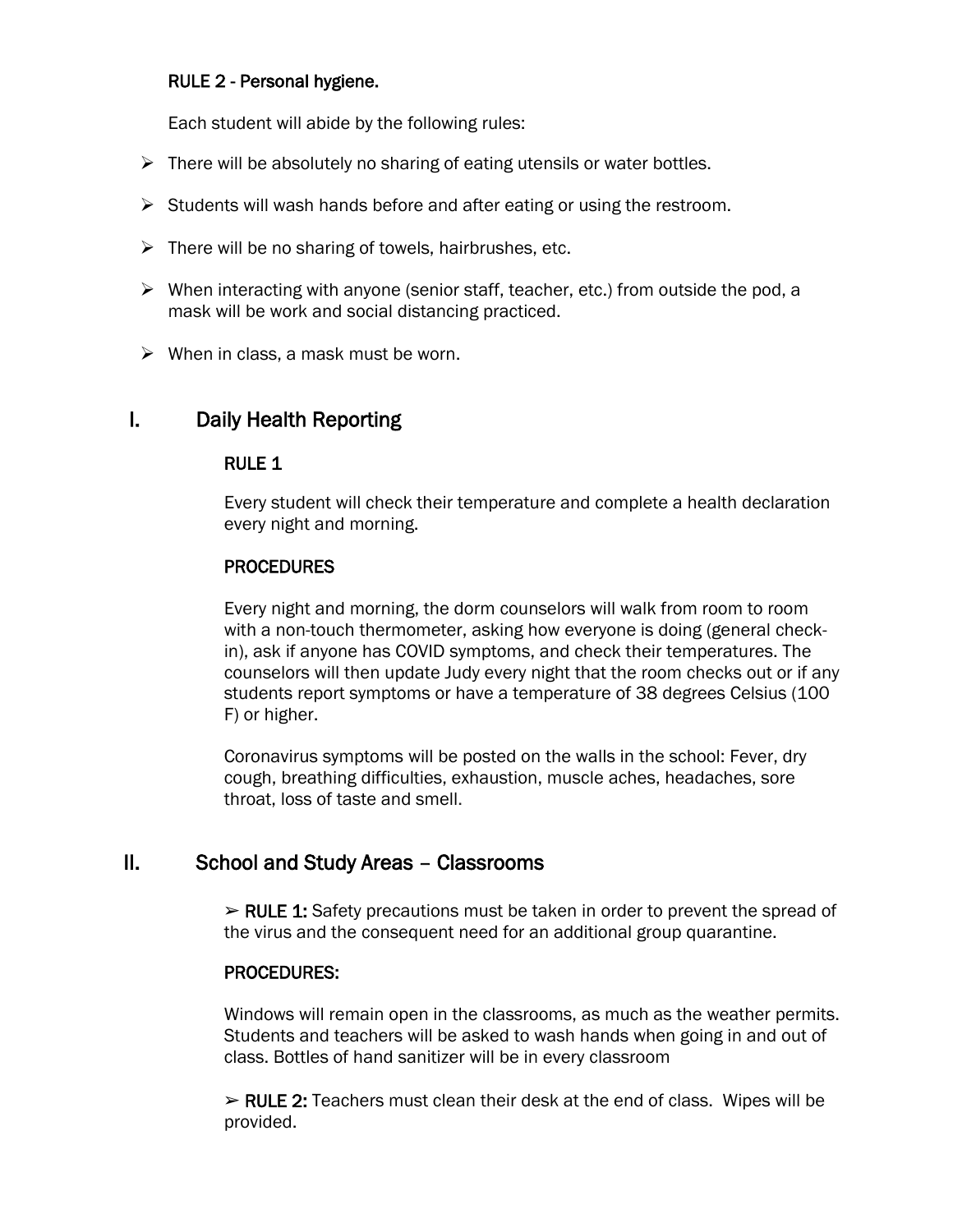$\triangleright$  RULE 3: Masks must be worn by teachers and students at all times in the classrooms.

 $\triangleright$  RULE 4: Face shields are NOT acceptable substitutes for masks. They can be worn in addition to, but not instead of, masks.

➢ RULE 5: Cleanliness and hygiene in the classrooms must be maintained.

 $\triangleright$  RULE 6: Windows and doors should be left open to the extent that weather permits.

#### PROCEDURES:

- The classrooms will be cleaned regularly.
- No food wrappers, etc. will be left behind in the classrooms.

### III. Food

## Chadar Ochel (Dining Room)

 $\triangleright$  RULE 1: Students must obey all policies of the chadar ochel whether meals take place in the dining hall or in the hotel lobby.

#### PROCEDURES

➢ Students enter and sit according to assigned space for Heller High students. Masks will be worn at all times unless the student is seated and eating.

 $\geq$  Chairs in the dining room and the hotel lobby may not be moved closer together as they are set up intentionally to ensure appropriate social distancing.

 $\triangleright$  When returning trays, plates, etc, students must wear masks. (Rule - mask on unless you are seated and eating)

 $\geq$  Staff, except for dorm counselors, may not eat in the chadar ochel or hotel lobby with students.

### Marcolit (Kibbutz Store)

 After the quarantine period, students will be allowed to visit the marcolit, A mask must be worn at all times in the store.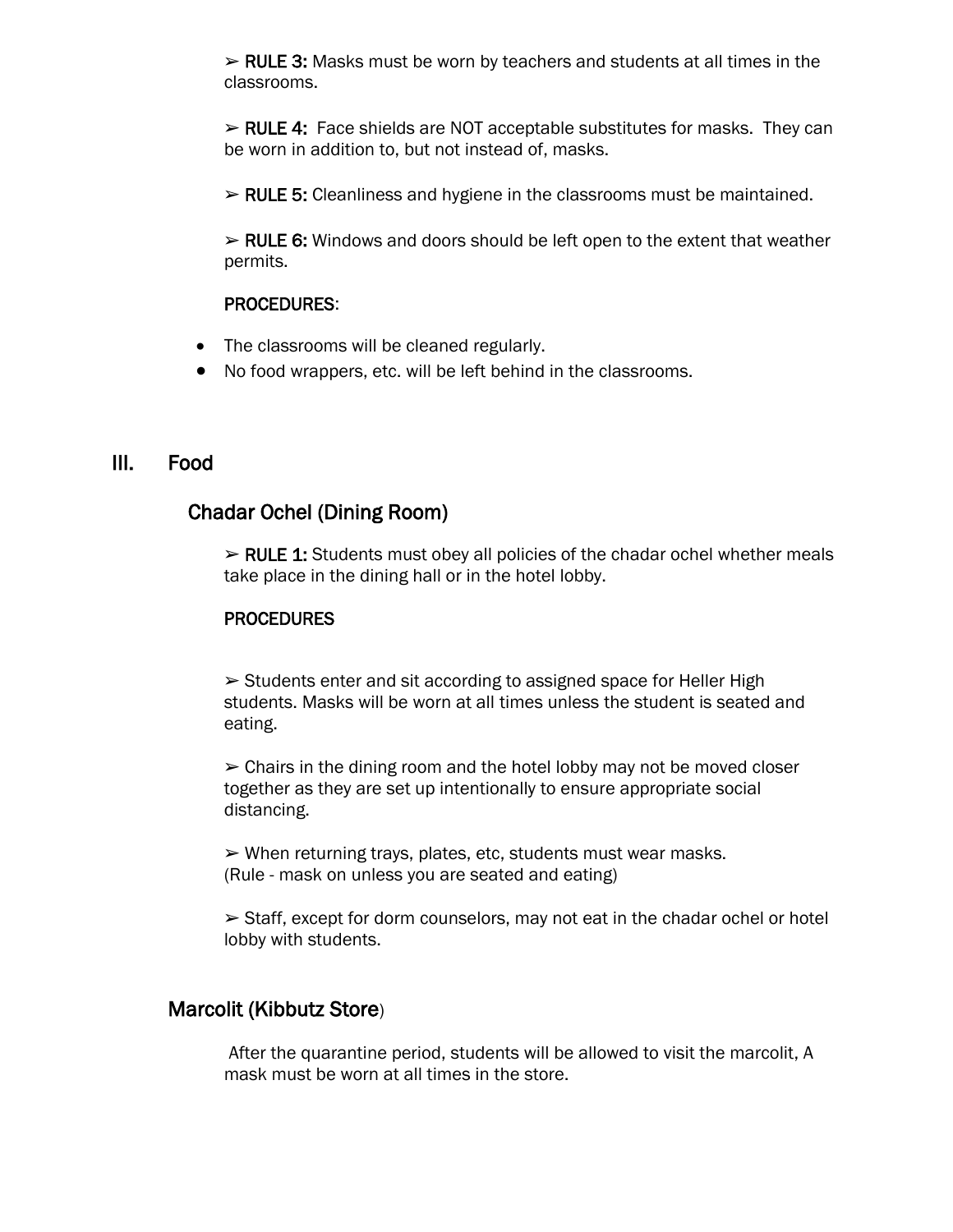# Tiyulim (Field Trips) & Ordering In

### $\triangleright$  RULE 1: Shopping during field trips.

- In general, when stopping on a bus trip, students can use the restrooms but cannot buy anything in the stores.
- Supervisors on location may make the decision to enter certain stores if they are reasonably empty and masks are worn.

### ➢RULE 2: Ordering In

- Orders placed to be delivered to the kibbutz must be left outside of the students' rooms and ordered from a "purple badge restaurant."
- Payment, including tip, should be made by credit card when placing an order, to eliminate contact between students and delivery people.

### ➢RULE 3: Bus rides

- Masks must be worn during bus rides
- Teachers and other staff (not counselors) must sit behind the driver
- Students must wash their hands and use hand sanitizer before getting on the bus.

## IV. Leisure Time

### **Sports**

 $\blacktriangleright$ RULE 1: Students can only play sports with other students in the Heller High bubble. As such, they can play unmasked.

### PROCEDURES

-Jogging on kibbutz only after quarantine.

- Sports facilities can be used after quarantine.

## **Visitation**

 $\triangleright$ RULE 1: All visits must be approved with the senior administration. Visits will take place outside and all participants and visitors will wear masks and always maintain social distancing. In the event of inclement weather, visits will take place in the hotel lobby, preferably on the covered porch. Again, masks must be worn, and social distancing maintained throughout the visit.

## Free nights

➢RULE 1: Evening outings, off the kibbutz, will take place at the discretion of the school administration and will be dependent on national policy regarding the opening/closing of indoor and outdoor malls.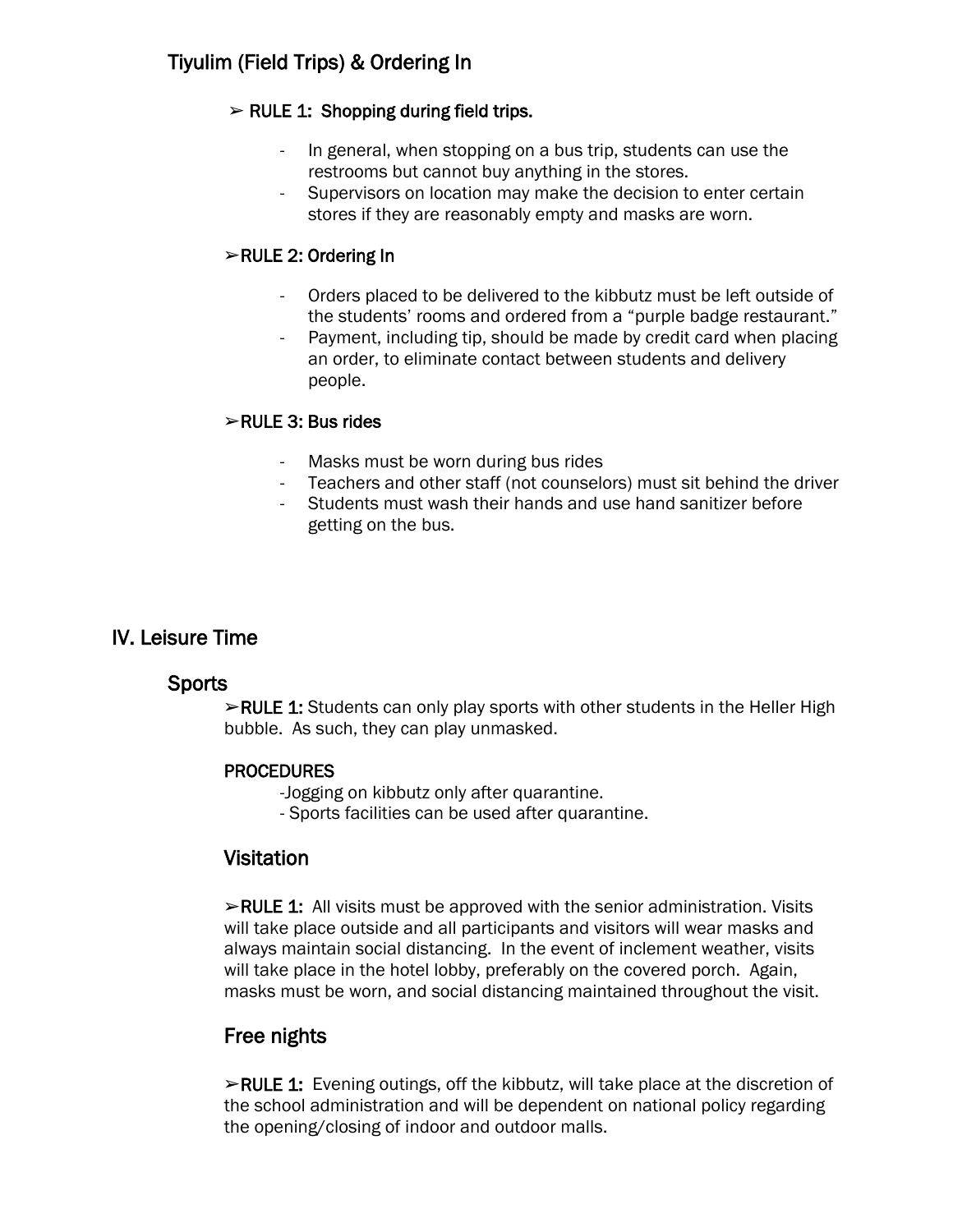## Shabbat off the kibbutz

 $\triangleright$ RULE 1: At the moment, circumstances do not allow for students to spend free Shabbatot away from the group. This rule will be re-evaluated as circumstances change.

## V. Office Procedures

Students must arrange in advance to enter the offices of the school. We will try to limit this as MUCH as possible. Teachers will limit their visits to the office as much as possible.

Neither students nor teachers can freely visit the office. When meetings between students or teachers and members of the administration are necessary, they should take place outside. However, if a situation arises necessitating a private space to meet a student or teacher, and there is no other space for said meeting or there is inclement weather, senior staff can bring the student/teacher to the office. For both indoor and outdoor meetings, masks must be worn, and social distancing observed. If meetings take place inside, office windows must be open, weather permitting.

## VI. Tiyulim

➢RULE 1: When the whole group is together, masks must be worn at all times.

 $\triangleright$ RULE 2: On busses, staff enter from the front, students from the back. Everyone on the bus must wear a mask at all times.

➢RULE 3: Prior to departure, all seat rests will be wiped down by staff members or by the cheder toran.

### VII. Sick Students and Isolated Participants

 $\triangleright$  SCENARIO 1: A student has a regular cold or other illness that does not include: fever, cough, stomach "issues."

#### PROCEDURES

Students are obligated to share this information with dorm counselors during their regular evening or morning check-in or at any other time.

- Counselor will inform Judy Goldstein.
- Student can receive regular over the counter pain medication (tylenol / advil)
- Student will visit a doctor (or be visited by a doctor) if symptoms persist
- If a student needs to miss class, the dorm counselor must check with Judy Goldstein, David Solomon, or Rabbi Sykes for permission.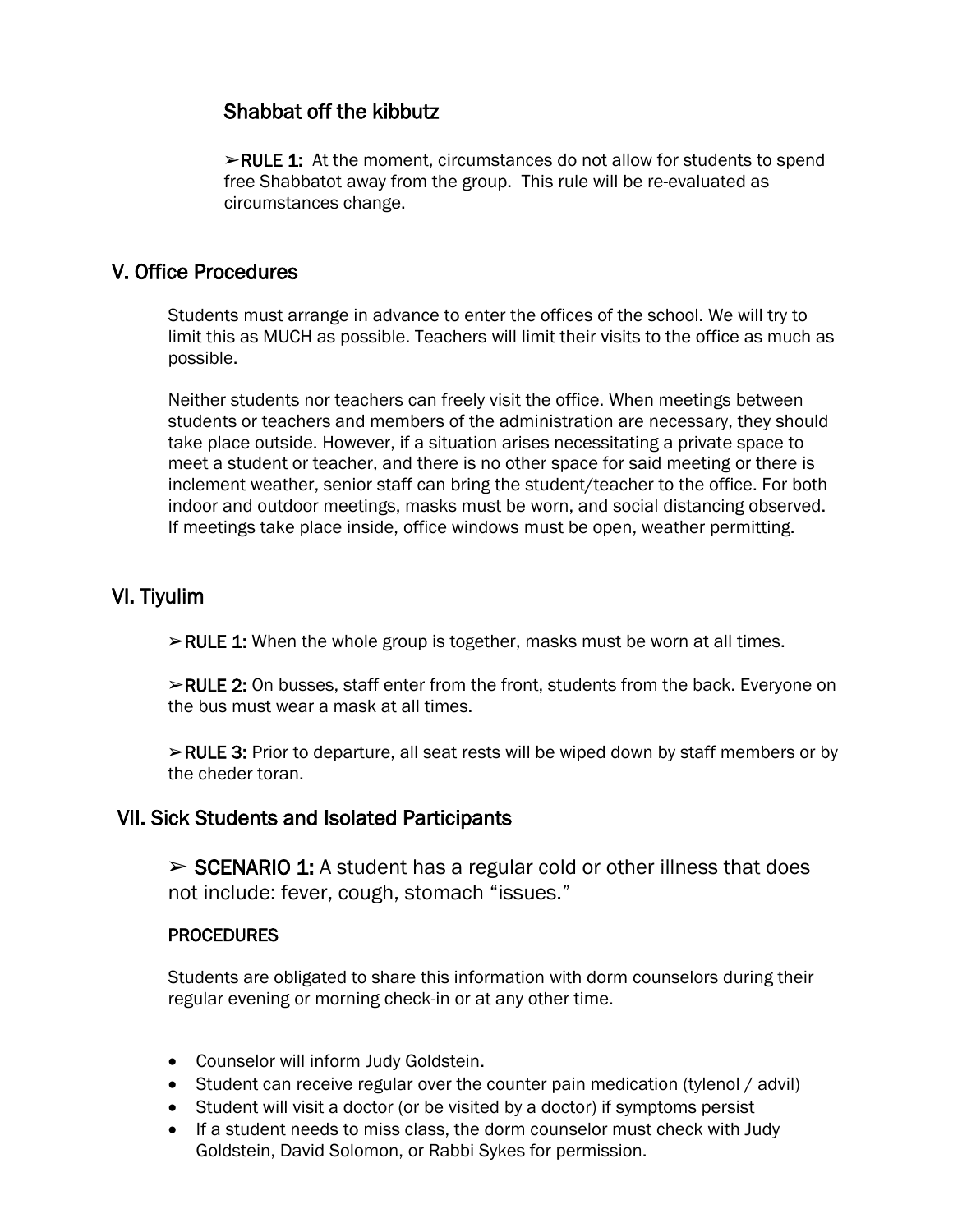- A student who has a cold can attend classes. If a student has strep throat, they must be on antibiotics for 48 hours before returning to classes. Any student who has a fever may only return to class after they are fever-free for at least 24 hours.
- Initial medical treatment will be provided in conjunction with the kibbutz clinic. If necessary, a dorm counselor will accompany the student to the major medical clinic in Mevasseret Tzion.

➢ SCENARIO 2: A student has COVID-19 symptom(s), including: Fever, cough, diarrhea, loss of taste/smell.

## PROCEDURES:

- Counselor will inform Judy. Senior staff will decide if the student(s) immediately enters the pre-assigned corona-room.
	- o Should the rooms all be fully occupied, we will do our best to locate another room so as to avoid cross-infection. (cross infection = one student has it and others do not.)
	- o Counselors will instruct the student to mask up, get clothes for a few days, books, computer/tablet/phone, chargers, and other personal items. THIS WILL BE DONE WITH NO OTHER STUDENTS IN THE ROOM. We will get medical advice as to what measures need to be taken for roommates, other group members and staff.
	- o Consideration will be made whether to keep the rest of the students from certain programming if it is determined that there is a risk of infecting others with COVID.
	- o Rabbi Sykes will inform parents and senior URJ leadership.
	- o Judy Goldstein or Rabbi Sykes will speak with a doctor.
- Questions posed to doctor
	- o Can/should student visit with a doctor?
	- o SHOULD/can the student be immediately tested?
	- o Does the student need to remain in quarantine?
- While awaiting test results, student will remain in quarantine.
	- o Staff will not enter the room.
	- o The entire group will be reminded to wash hands and inform us if they experience any symptoms. They should not touch items belonging to, or used by, the sick student.
	- o Students will be reminded of protocols,
	- o Any staff who interacted with the student will change clothes, wash hands, etc.
- The student is not to open their door or leave the room at any time.
- Counselors will ensure that meals are delivered to the student(s) in the quarantine room and also spend time on Zoom with the student to help ease the sense of quarantine.
- The student will be checked on every 4 hours and asked to take their temperature at regular intervals.
- A dorm counsellor will track the temperature of the student.
- Should the student have a temperature above 100F which does not come down an hour or two after taking Tylenol/Advil/Acamol, we will call the nurse, or Clalit Health Services for guidance.
- A senior staff member will manage this process from start to finish.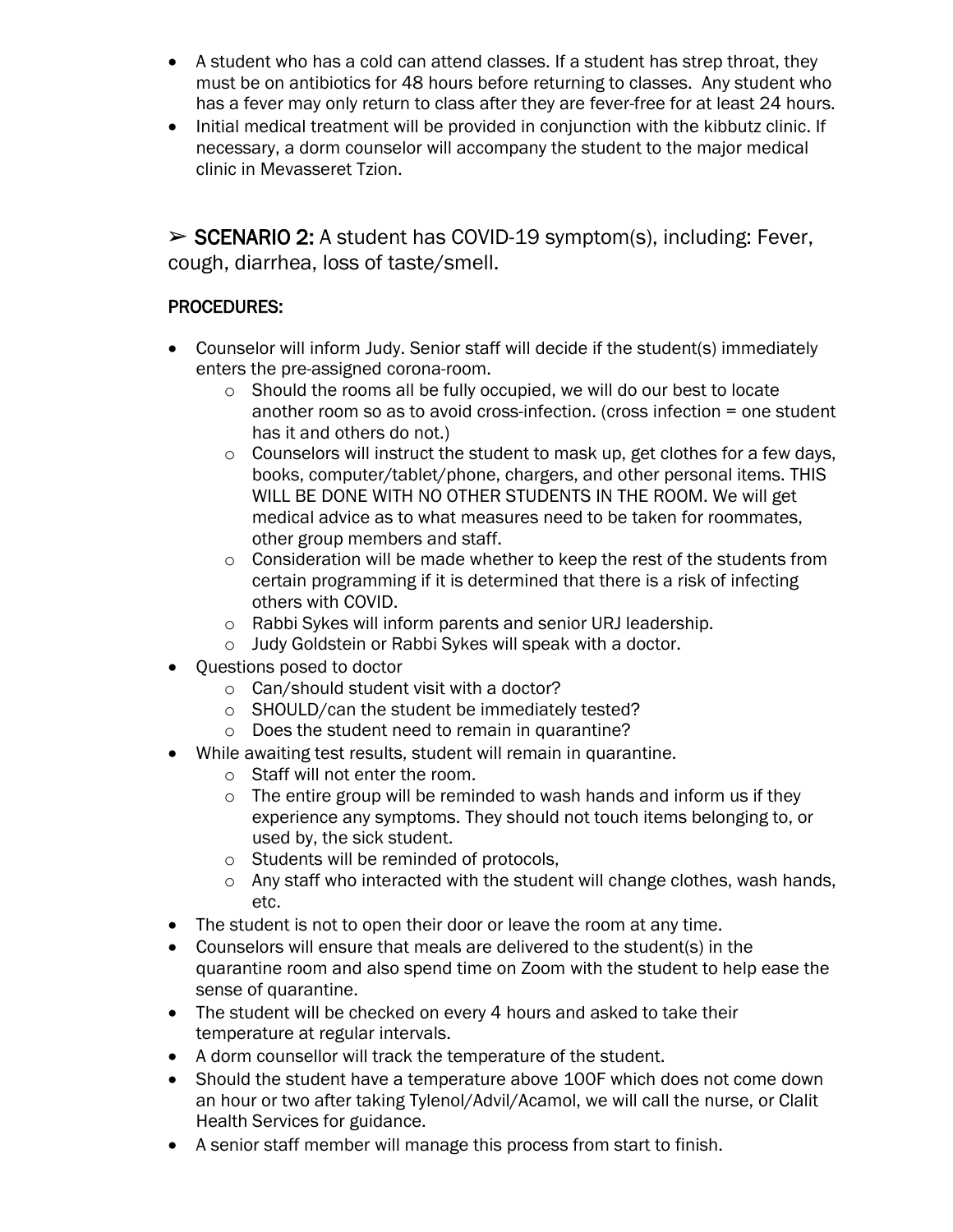# $\triangleright$  SCENARIO 3: Student(s) test positive for COVID-19.

### PROCEDURES:

- 1. The student will remain in quarantine.
- 2. The parents will be notified by Rabbi Sykes.
- 3. Judy Goldstein will update counselors and remind them of the procedures below.
- 4. URJ Leadership will be informed by Rabbi Sykes.
- 5. Students will all be asked to wear masks, wash hands, and maintain social distancing until we can get them all into their rooms.
- 6. Students showing symptoms who have NOT yet been tested for COVID will be isolated (together if needed). We will go into immediate quarantine.
- 7. Students will be tested. If we need to prioritize, we will start with roommates/good friends/significant others.
- 8. If we need to transfer to a testing site, we will use a car with dividers in place, masks will be worn, and windows kept open. We will try to organize for testing to take place at Tzuba
- 9. Upon receiving test results of ALL the students, we will enter quarantine together as follows:
	- a. Students who test positive and have COVID-19 symptoms
	- b. Students who test positive and do NOT show any symptoms
	- c. Students who test negative and have COVID-19 symptoms
	- d. Students who test negative and do NOT show any symptoms
- 10.Should a student whose test results are negative show symptoms, we will ask the doctor for a referral, if needed, to have them re-tested. ANY interaction that is necessary between dorm counselors or senior staff with the group, at this point, will be done with PPE.
- 11.All programming will move to Zoom and dorm counselors will continue to check in with students through WhatsApp or from outside the rooms
- 12.Rabbi Sykes will consult with infectious disease experts regarding additional procedures that may be required. He will maintain regular contact with the staff chair of the URJ camps COVID-19 committee and will update protocols as needed.
- 13.If hospitalization is required, to the extent permitted by hospital and Israeli governmental policies and protocols, Rabbi Sykes will visit the student while in the hospital. URJ Heller High will take every possible step to ensure that the medical personnel treating a student will communicate with her or him in English and will be present, along with family members, via zoom or other video conference application, to make treatment decisions

 $\triangleright$ SCENARIO 4: The entire group or part of the group is required to quarantine due to exposure to the virus.

PROCEDURES: If exposure was extreme (i.e., one of our students broke a rule and was exposed for a meaningful period of time to a sick individual).

- 1. Students directly exposed to the virus will be tested after three days.
- 2. Those students will wear masks when with their friends / roommates, as will other people when they are together with the students who were exposed.
- 3. Should one of the dorm counselors be sick and unable to perform their duties, we will operate with as few as 4 dorm counselors. Staff (including office staff) may need to locate a dorm counselor from outside, to join the staff ASAP. If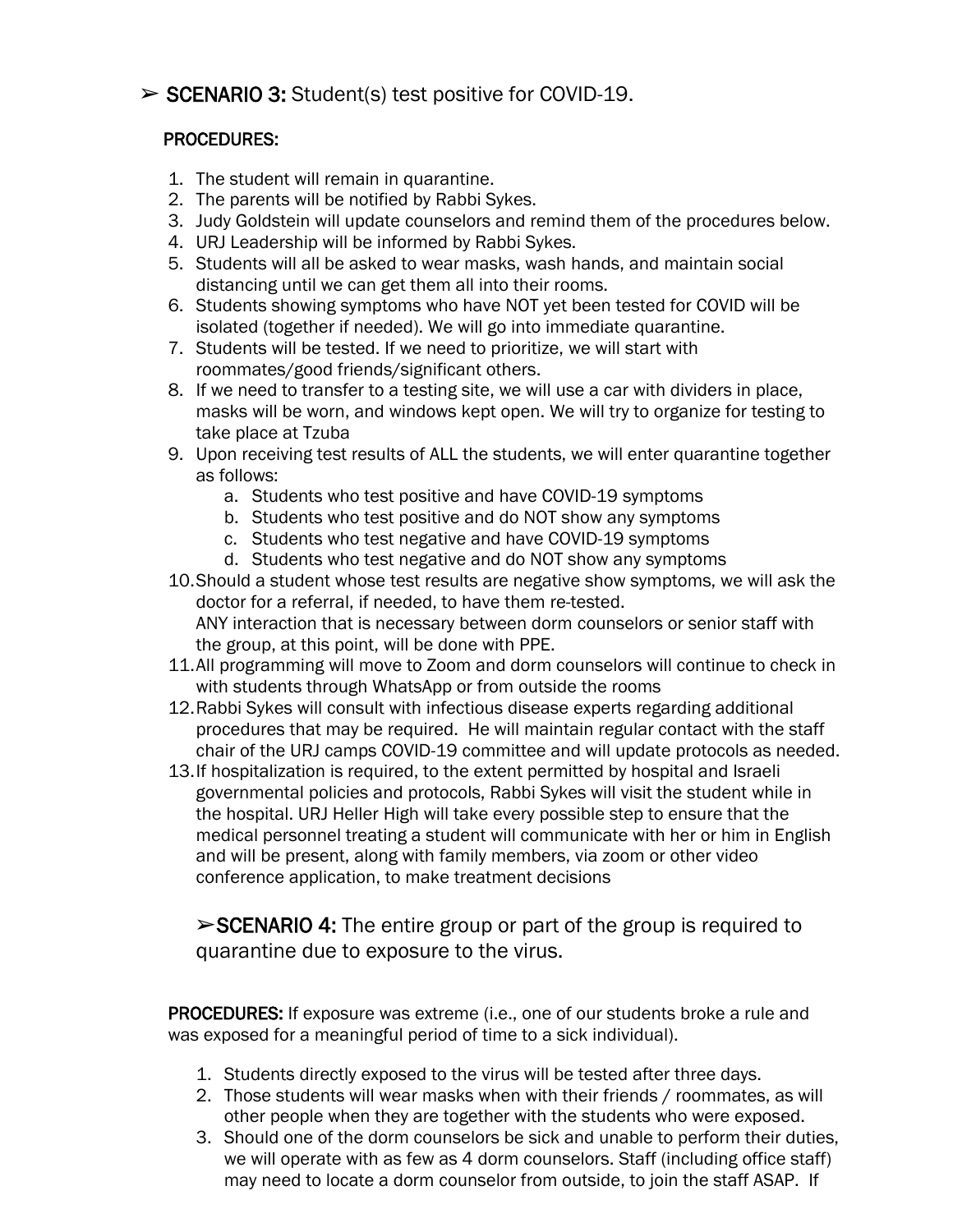necessary, members of the senior staff will move to Kibbutz Tzuba for the duration of the quarantine.

- 4. These measures will be taken in consultation with experts in the field.
- 5. Rabbi Sykes will regularly update parents regarding the status of COVID-19 and Heller High if and when the need arises.
- ➢SCENARIO 5 A student comes into close contact with a confirmed Covid-19 patient.:

#### Definitions:

- 1) Close Contact An interaction that lasts more than fifteen minutes at a distance of less than 6 ft (2 meters).
- 2) Confirmed Covid-19 Patient Someone who has tested positive for the Covid-19 virus. Such a person may have symptoms or be asymptomatic.

#### The following testing and quarantine regimen is the policy of Israel's Ministry of Health, updated on January 18, 2022

#### Procedures:

- 1. The student will notify Rabbi Sykes, Judy Goldstein, David Solomon or one of the madrichim.
- 2. Rabbi Sykes or Judy will notify the student's family.
- 3. The student will take a rapid antigen test on the third day after exposure.
- 4. In the interim, the student will continue their regular schedule.
- 5. If the antigen test result is NEGATIVE the student will not need to quarantine.
- 6. If the antigen test result is POSITIVE the student will be taken to an authorized testing station and will then go into quarantine.
- 7. If the result of the test from the authorized testing station is NEGATIVE the student will be allowed to leave quarantine.
- 8. If the result of that test is POSITIVE as well, the student will be required to remain in quarantine for at least five days (The day of the authorized test is the considered the first day of quarantine).
	- A Rapid home antigen test will be administered by a staff member on the evening of the 4<sup>th</sup> day of quarantine.
	- A second rapid home antigen test will be administered by a staff member on the 5<sup>th</sup> evening of quarantine.
- 9. If the results of BOTH home tests are NEGATIVE AND no symptoms have appeared for 48 hours, the student will be able to leave quarantine after getting a certificate of recovery from our HMO – Clalit.
- 10.If the result of either of these two tests is POSITIVE, the student will be required to stay in quarantine until the end of day seven from when the official test was given. They are not required to take another test. They will be able to leave quarantine upon receipt of a certificate or recovery from our HMO – Clalit.